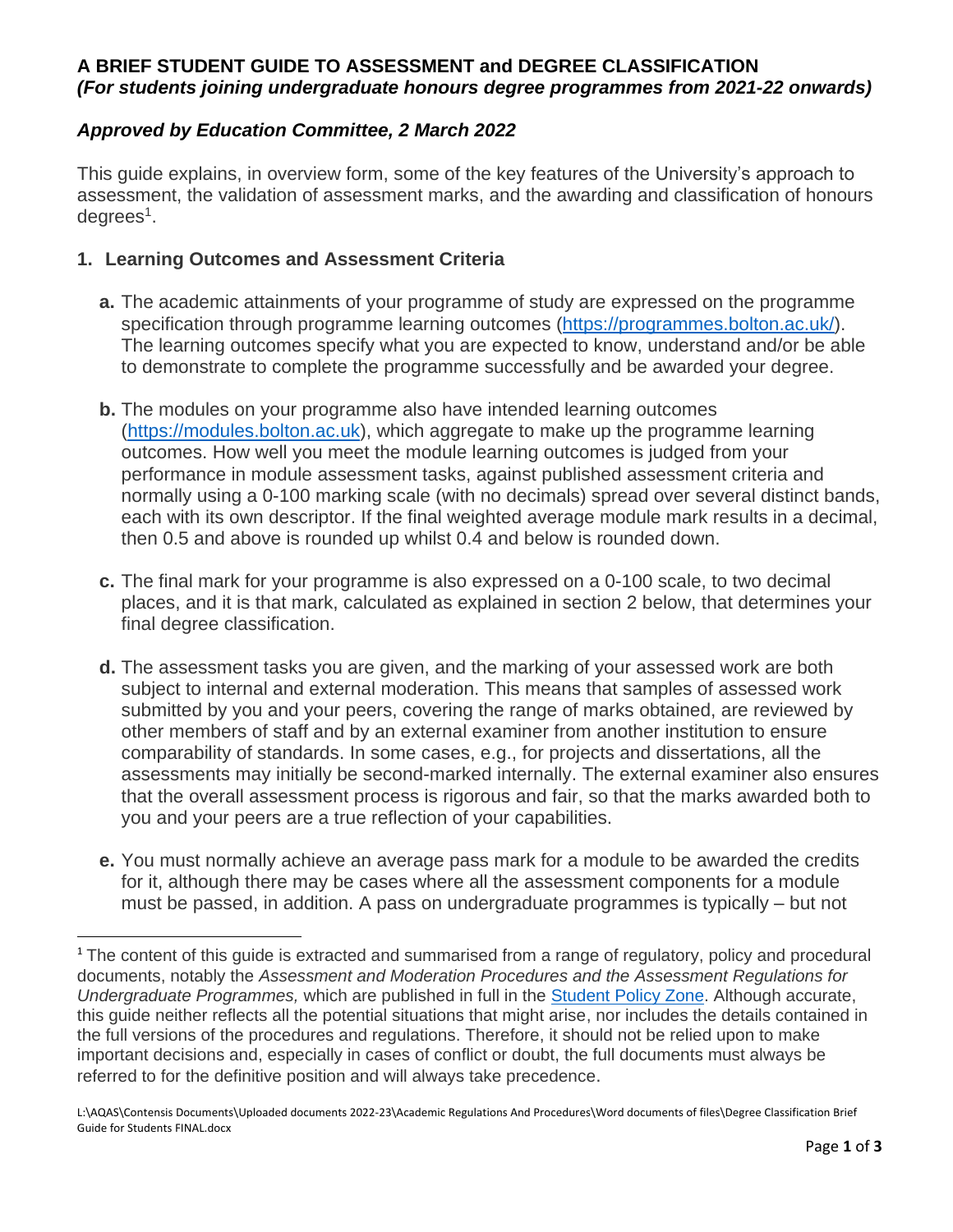## [Type here] **A BRIEF STUDENT GUIDE TO ASSESSMENT and DEGREE CLASSIFICATION**

universally – 40 percent. If you do not pass, you must normally take the failed assessment/s again (a 'refer') and, if you pass, the University will record a mark capped at the pass mark, either for the individual assessment(s) or for the whole module, whichever gives the better outcome for you. A maximum of two attempts is normally allowed to pass a module, although assessment boards may permit a third attempt under certain circumstances, e.g., for core modules.

- **f.** You will need to achieve a total of 360 credits to be awarded a bachelor's degree with honours. The three years of a full-time degree typically entail 120 credits each, corresponding successively to Levels 4, 5 and 6 in terms of intellectual demand and complexity<sup>2</sup>. For part-time students these credits are typically distributed across 4.5 years.
- **g.** You must accumulate enough credit to progress from Level to Level and to be eligible for your degree. This is described in the *Assessment Regulations for Undergraduate Programmes*, but, with some exceptions, you cannot normally progress from Level 4 to Level 5 without passing at least 80 credits at Level 4, nor progress from Level 5 to Level 6 unless you have passed 120 credits at Level 4 and at least 80 credits at Level 5.
- **h.** The University convenes meetings of staff who teach and assess on your programme (known as 'Data Reconciliation Meetings') to consider and ratify your detailed module results. These meetings are followed by formal Assessment Boards, with external examiner input, to determine a recommended decision on your progression, or your degree award and honours classification. These boards scrutinise the complete assessment process from start to finish and can make justifiable and equitable adjustments to outcomes to take account of any approved mitigating circumstances you might present.
- **i.** if you do not obtain sufficient credit to progress or qualify for your intended award the University can make an 'Exit Award'. This is a lower award attached to each degree programme, as detailed in your programme specification. Exit awards can also be made should you decide to withdraw from your studies having obtained sufficient credits.

#### **2. Degree classification**

 $\overline{\phantom{a}}$ 

**a.** The University has a single method for determining degree classification for most of its undergraduate degree programmes. This method applies to two-, three- and four-year degrees (but not to integrated Master's degrees, which have their own classification system).

<sup>&</sup>lt;sup>2</sup> If you are on a four-year full-time degree incorporating a Foundation Year (or the part-time equivalent), the 120 credits for the first, foundation year (i.e. Level 3) do not contribute. If you are on a Level 6 'Top-up' degree programme you will be studying the final stage only and require 120 credits at Level 6.